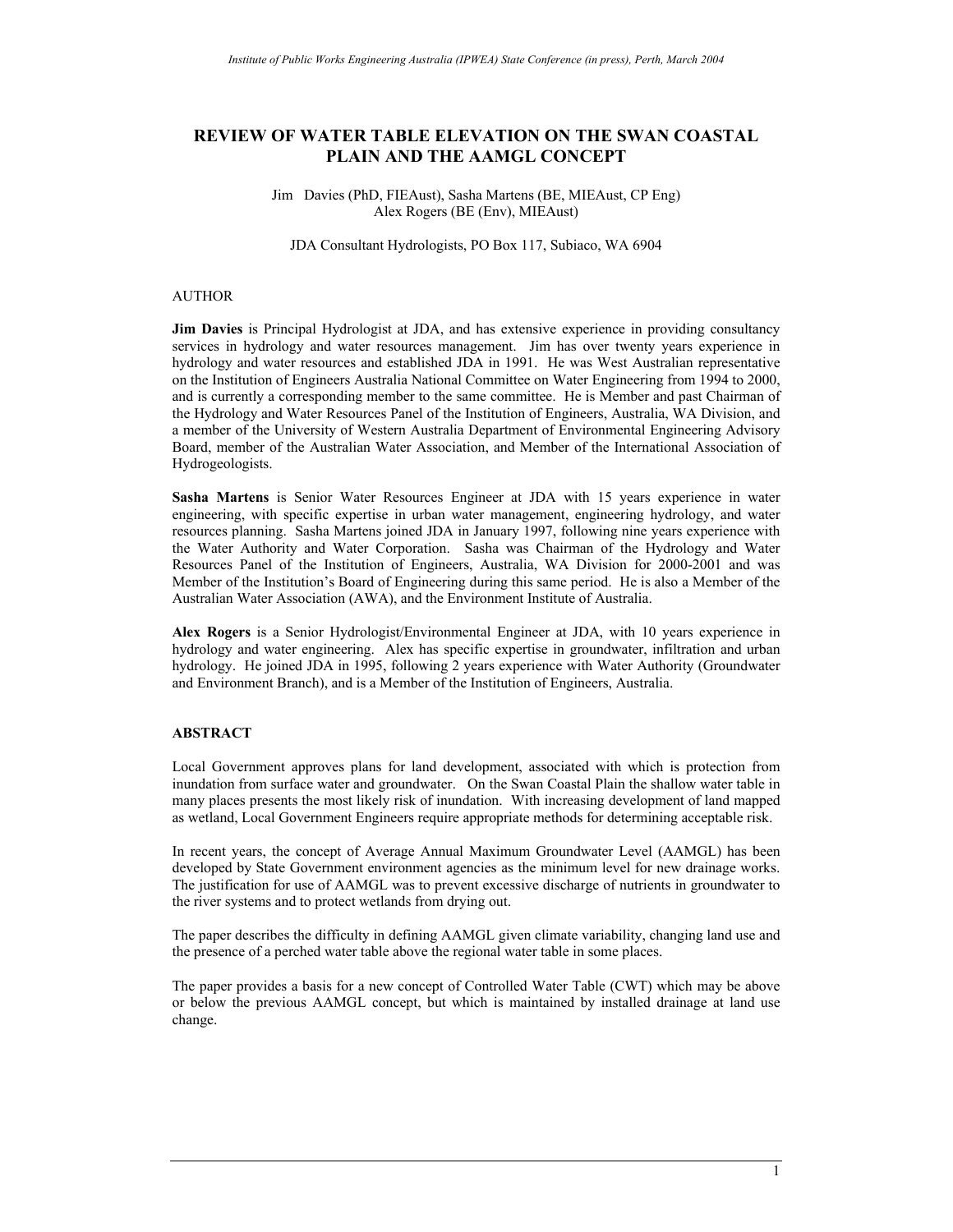# 1 **Introduction**

The Swan Coastal Plain has an unconfined aquifer, the upper surface of which is the water table. The water table intersects the ground surface at a myriad of wetlands, comprising lakes, sumplands, damp lands, etc., as shown on Figure 1. The elevation of the water table (in m AHD) varies seasonally in response to rainfall recharge, typically reaching a peak in September/October and a minimum in April/May each year. Annual rainfall variability results in the peaks and troughs varying from year to year.

One of the earliest maps of water table elevation was produced by Allen (1981). The Perth Urban Water Balance Study, (WAWA 1987) also included a map of water table contours for a specific date, April 1985 (WAWA 1987) (see Figure 2). This shows essentially two groundwater mounds, the Gnangara Mound north of the Swan River and the Jandakot Mound south of the Swan River respectively reaching elevations of 60 and 20m AHD.

Subsequently an A3 Atlas of Perth Groundwater at 1:15,000 scale was produced (WRC 1997) showing contours of "estimated maximum water table contours in metres AHD", an extract of which is shown in Figure 3. These maximum contours were hand contoured through maximum recorded water levels taking into account surface topography. Reduced versions of a water table map and seasonal variation are included in Davidson (1995).

In Perth there may well be an increased danger of flooding (inundation) associated with water table rise rather than surface water runoff in drains, creeks and rivers. This is in contrast to cities of eastern states of Australia which generally do not have a shallow water table and local authorities have only to deal with surface water flooding risk. Inundation from a rising water table is also likely to effect a greater area of land and for a longer period of time.

Hydrologists once believed that cities reduced the amount of recharge to the underlying groundwater because of the impermeablity of urban surfaces. This myth has been widely discredited since a group of hydrogeologists began to present research from various cities around the world, summarised by Lerner (2002).

Now it is widely accepted that infrastructure for water supply and drainage generates large amounts of recharge through leaks. In almost all environments worldwide, urbanisation leads to an increase in recharge (see Figure 4). Lerner (2002) suggests that worldwide the sandy aquifer underlying Perth is probably the most extensively studied urban aquifer, citing work by Appleyard (1995) and Davidson (1995). From these reports a summary statement is made that recharge to non urban parts of Perth is 15 to 25% of average annual rainfall, compared with up to 37% urban recharge, i.e. an approximate doubling attributed to clearing of native vegetation, import of water and infiltration of stormwater (see Fig. 4).

It follows that the prognosis for Perth under steady climate conditions must be for a rise in water table, even though in recent years low rainfall may have caused a short term opposite affect.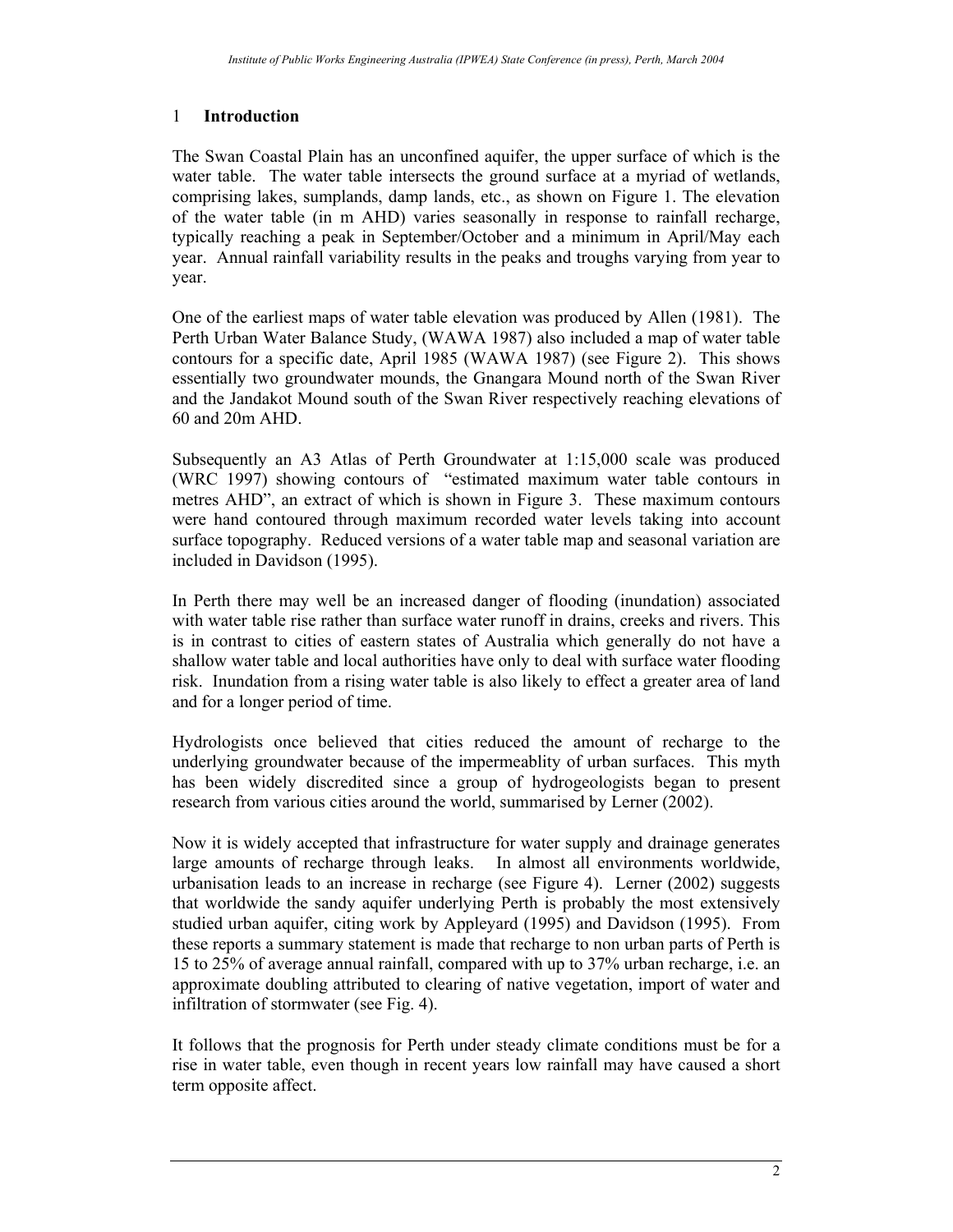The extent to which either State or Local Authorities have made allowance for a likely rise in water table associated with planning consents for land use change in Perth is unclear.

This paper discusses the factors which affect the elevation of the water table. Consideration is given to the Average Annual Maximum Groundwater Level (AAMGL) which was introduced as a basis for the setting of drainage inverts for land development in the 1990's.

The extent to which climate variability results in changes to the elevation of the water table is considered within this paper, and the extent to which the taking of an average such as the AAMGL is a rational basis for planning of drainage design and protection from water table inundation.

## 2 **Factors affecting water table elevation at a specific location**

Spatial variation of water table elevation is mostly influenced by the location of the groundwater mounds fed by rainfall recharge. The recharge from rainfall is in dynamic equilibrium with the discharge of groundwater at the ocean, rivers and wetlands so that a groundwater mound of specific elevation has developed.

Variation of water table at a specific location with time can be affected by the following factors:

- Removal of trees and vegetation (water table rise).
- Groundwater abstraction from wells (water table falls)
- **Imported scheme water (water table rises)**
- Export of storm water run-off (water table falls)
- Infiltration of storm water run-off (water table rises)
- Climate variability (Water table rise or fall)

## 3 **Climate variability**

Figure 5 shows annual Perth rainfall since 1880 together with a 10 year moving average indicating a gradual reduction since about 1975 compared with earlier values. The apparent 20 to 30 year cycles evident in the moving average are probably spurious, associated with the taking of a 10 year moving average.

To respond to the effects of climate variability the Institution of Engineers Australia has recently issued a draft Position Paper with guidelines (IEA 2003). The Position Paper argues the case for a risk analysis where climate variability is largely unpredictable and calls for a comprehensive review of existing flood mitigation measures. While the Position Paper deals largely with "floods", a similar approach is appropriate for Perth where a rising water table may equally result in inundation.

Evidence for climate variability in hydrology in Australia research (Franks & Kuczera, 2002) questions the assumption that flood peaks in New South Wales Rivers are independent and follow the same probability distribution from year to year. This work has shown that their persistent climate modes that modulate regional climates over multi year time scales around the globe.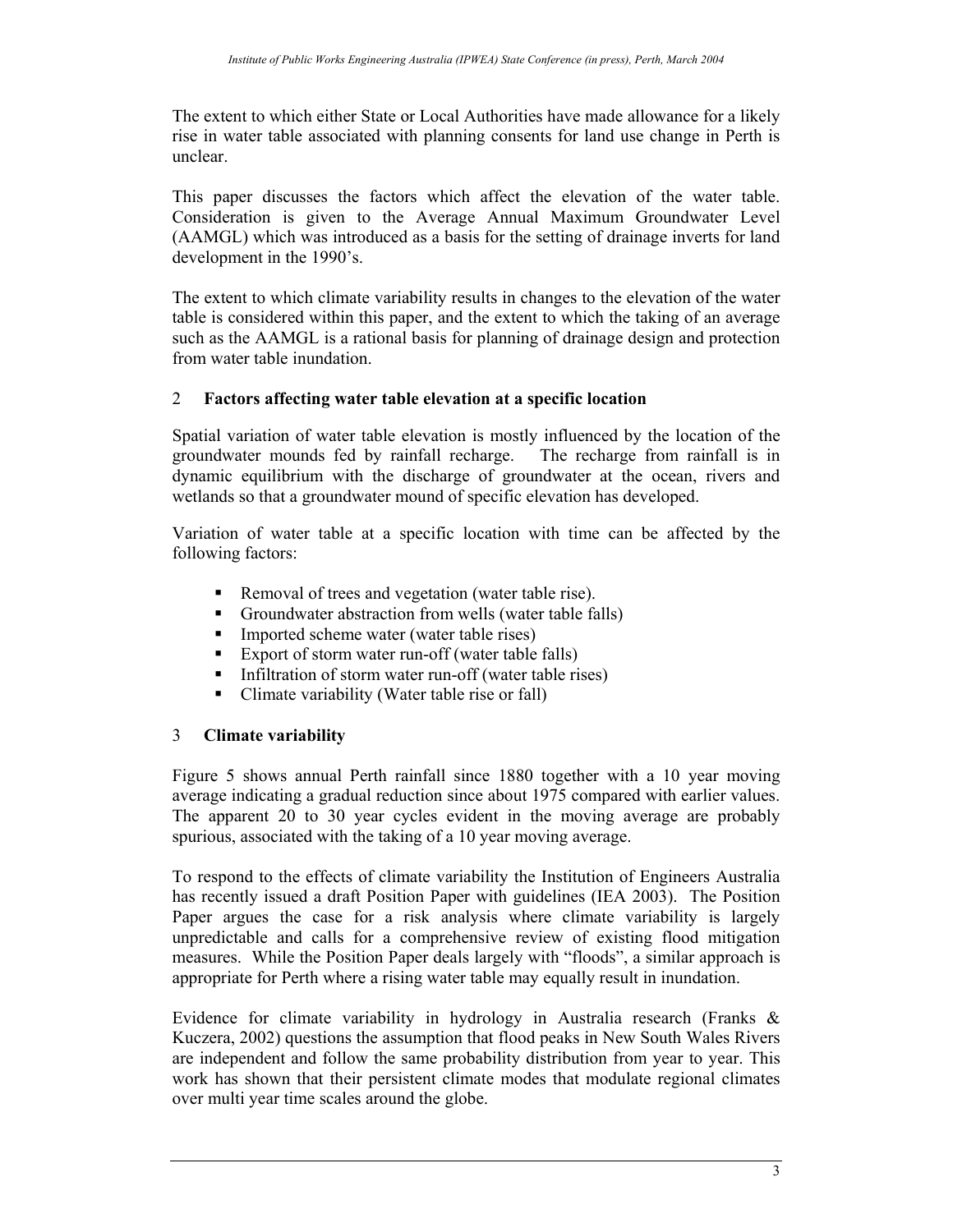It is known that there was a significant shift in Indian Ocean and Pacific Ocean sea surface temperatures and other atmospheric variables in the mid 1940's. Using this as a cut off date, the same authors analysed flood records before and after 1945 and found that there was evidence that the probability of floods was significantly different before and after that date. This has implications for flood risk assessment from surface water in New South Wales at least. No such analysis has yet been conducted in Western Australia so far as we are aware. However, the Centre for Water Research is currently examining the effect of multi-scale hydrodynamic variability on flood frequency in WA.

Clearly if flood data are used from one part of a climate period and extrapolated without reference to a subsequent climate period, either over or under estimation will result.

Subsequent research by the same researchers (Kiem, Franks and Kuczera, 2002) show the importance of cold El Niño Southern Oscillation (ENSO) events (La Nina) as the dominant drivers of increased flood risk in New South Wales. An analysis of multi decadal modulation of flood risk was achieved using the Inter-decadal Pacific Oscillation (IPO) index. Again this analysis has not been applied to Western Australia surface water flood data, nor to water table elevations.

Tyson (1987) draws attention to such cycles and the possible influence on rainfall in Southern Africa. It has been identified in the literature that this cycle is caused by atmospheric circulation, which determines the synoptic scale variations (lows and highs) in the atmosphere. In the Southern Hemisphere, the air circulates clockwise in lows (depressions) and anticlockwise in highs (anticyclones). The air pressures resulting from the atmospheric circulations vary seasonally. This is generally linked to the (ENSO) effects. ENSO is a natural part of the global climate system. It results from large-scale interactions between the oceans and the atmosphere, which occurs mostly across its core region in the tropical-subtropical Pacific to Indian Ocean basins (Allan 2000). It has been said that ENSO is the primary cause of the inter-annual climatic variability over Australia.

The Southern Oscillation Index (SOI) is an indicator of an ENSO event and its strength. During normal conditions, the South Equatorial Current maintains a large pool of warm water in the Pacific Ocean. This warm water drives high convection which rises and travels across the equatorial Pacific. This air cools and descends over the south east trade winds making the temperature in the Western Pacific to be 3ºC to 8ºC warmer than the eastern Pacific.

During El Niño conditions, the Walker Cell (an atmospheric circulation cell over the Pacific Ocean) contracts and moves east as the south-east trades weaken. This causes the equatorial current to reverse and drive the warm pool east towards the coast of South America. The cloud producing processes tend to follow this warm pool making the ocean water in the central or eastern Pacific to be as warm as the western Pacific.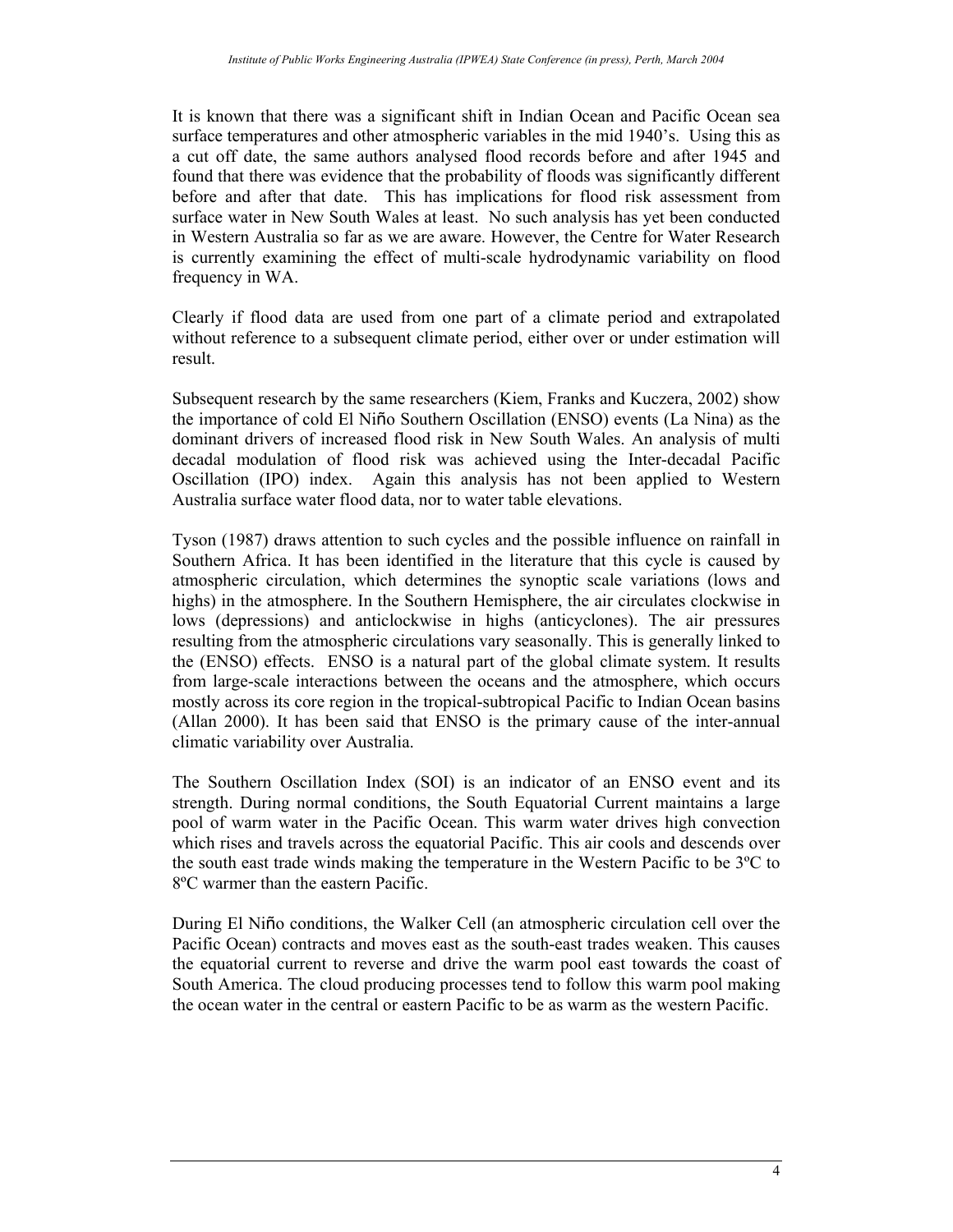During La Niña conditions, the Walker circulation intensifies, strengthening the south-east trade winds which results in the cooling of the eastern Pacific. These changes often bring widespread rain and flooding to Australia.

The literature therefore describes several mechanisms for climate variability and yet, the following Western Australian publications on groundwater and water table elevation do not make any reference to there being cycles in groundwater levels:

- Davidson (1995) *Hydrogeology of Perth*
- WRC (1997) *Perth Groundwater Atlas*
- Water Authority (1987) *Perth Urban Water Balance Study*

### **4. AAMGL**

Over the last decade or so, the Water Authority of WA (then Water and Rivers Commission now DOE) has advocated the use of the Average Annual Maximum Groundwater Level for the setting of drainage inverts for new drainage works in Perth and the south west of WA generally.

This has become known as the AAMGL policy and was designed to minimise the export of nutrient rich groundwater as well as protecting the significant wetlands from over drainage.

However, the AAMGL has never been defined in terms of the period of data (ie. the span of years) over which the AAMGL shall be calculated, nor the method of correlation with long term data to a particular site.

This has led to significant anomalies due to different practitioners using different methods in estimating AAMGL for adjacent properties and deriving different elevations at the common boundary. This is clearly an unsatisfactory situation.

Figure 6 shows a typical water level record with AAMGL estimates over various periods superimposed, ranging by approximately 1m. Clearly the duration of record used affects the AAMGL chosen.

Clearly one of the significant risks of poor estimation of water table and drainage setting is that in wet years damage may result as the water table rises. Under these conditions roads or structures may experience foundation problems and there may be water damage or inundation also.

On the other hand during periods of relatively low rainfall, such as is occurring at present lesser damage will occur, particularly on sandy soils although in clay situation shrinkage affects may be important.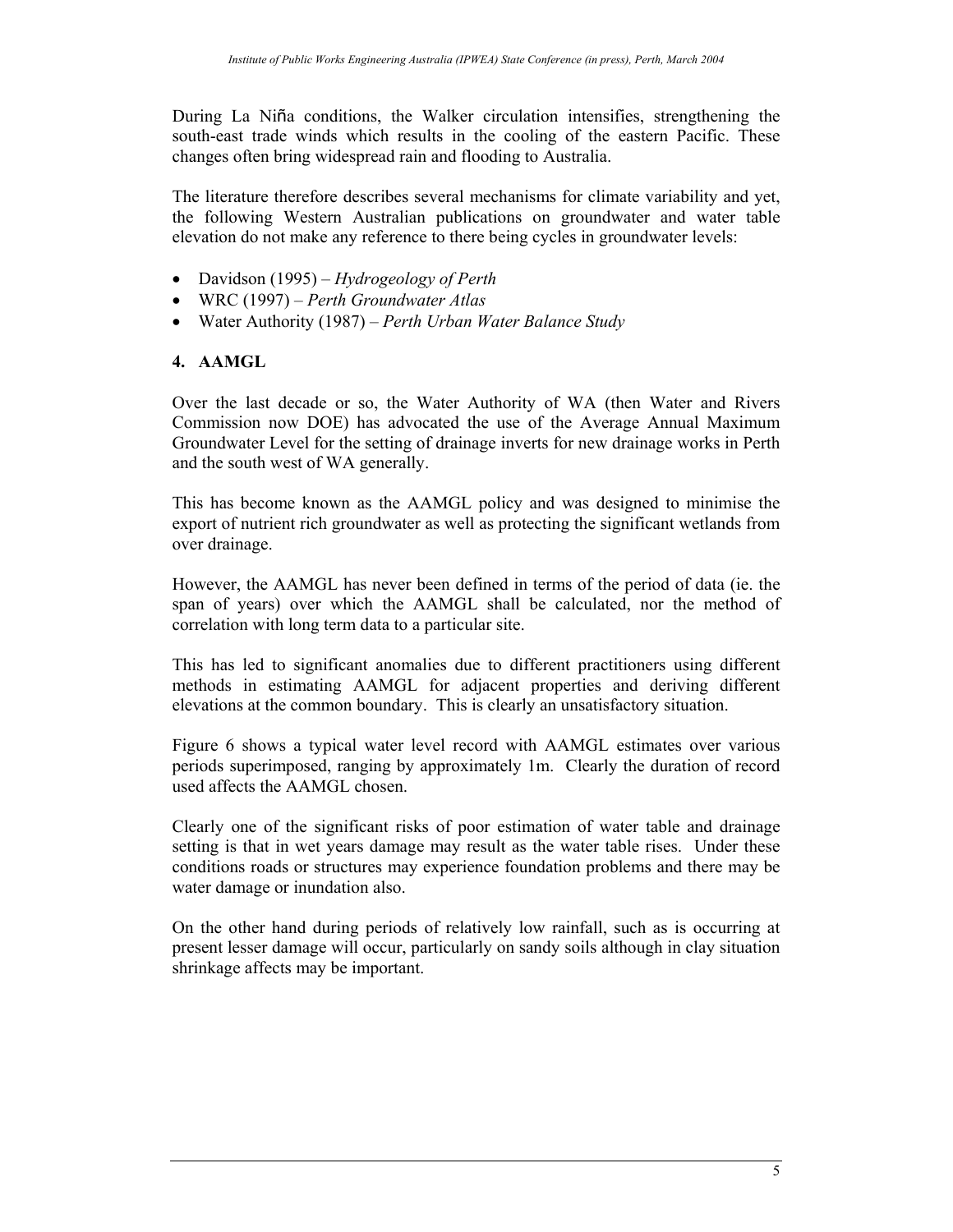## 5. **WRC Position**

WRC Manual for Managing Urban Stormwater Quality in Western Australia (WRC 1997) does not specifically refer to the AAMGL concept.

Section 2.11 "Preventing groundwater inputs" argues the case for preventing groundwater inflow to constructed wetlands using membrane liners. This approach seems to be at variance with that taken by WRC in other reports where the ubiquitous nature of groundwater and its importance in the water balance of all wetlands is stressed. There is a passing reference to AAMGL in the design example for a constructed wetland but no advice on how it is to be calculated.

The WRC Interim Position Statement Urban Stormwater Management in W.A. (WRC 2003) makes no reference to the AAMGL concept at all, possibly because it is a high level document.

Recent drafts of a new manual by WRC also makes no reference to AAMGL. Presumably some description of the important shallow water table in Perth and the Coastal Plain will be added as it is of utmost importance.

The lack of clarity on this issue is a major concern to all practitioners.

## **6. A Way Forward**

Following specific cases could be identified:

 Areas where the water table is currently controlled by existing rural or urban drainage systems.

In these areas new drainage system associated with land development or redevelopment could be placed at inverts of the existing drainage system and the concept of a Controlled Groundwater Level (CGL) used.

Areas subject to land use change distant from significant wetlands.

These areas drainage inverts and should be based on a regional analysis of water table gradient and drainage capacity. A check on whether lowering of the water table would result in downstream water quality change should be conducted.

Areas adjacent to significant wetlands.

In these areas the Environmental Water Requirements (EWR) of the wetlands both form maximum and minimum levels should be identified and a drainage system appropriately designed. However clearly water table mapping needs to be carried out over sufficiently large areas and should rely on data collected. The use of a GIS to adequately incorporate a contour such data sets is to be preferred. Mapping of water table in isolation on individual properties or sub-catchment is likely to lead to inconsistencies with the regional picture.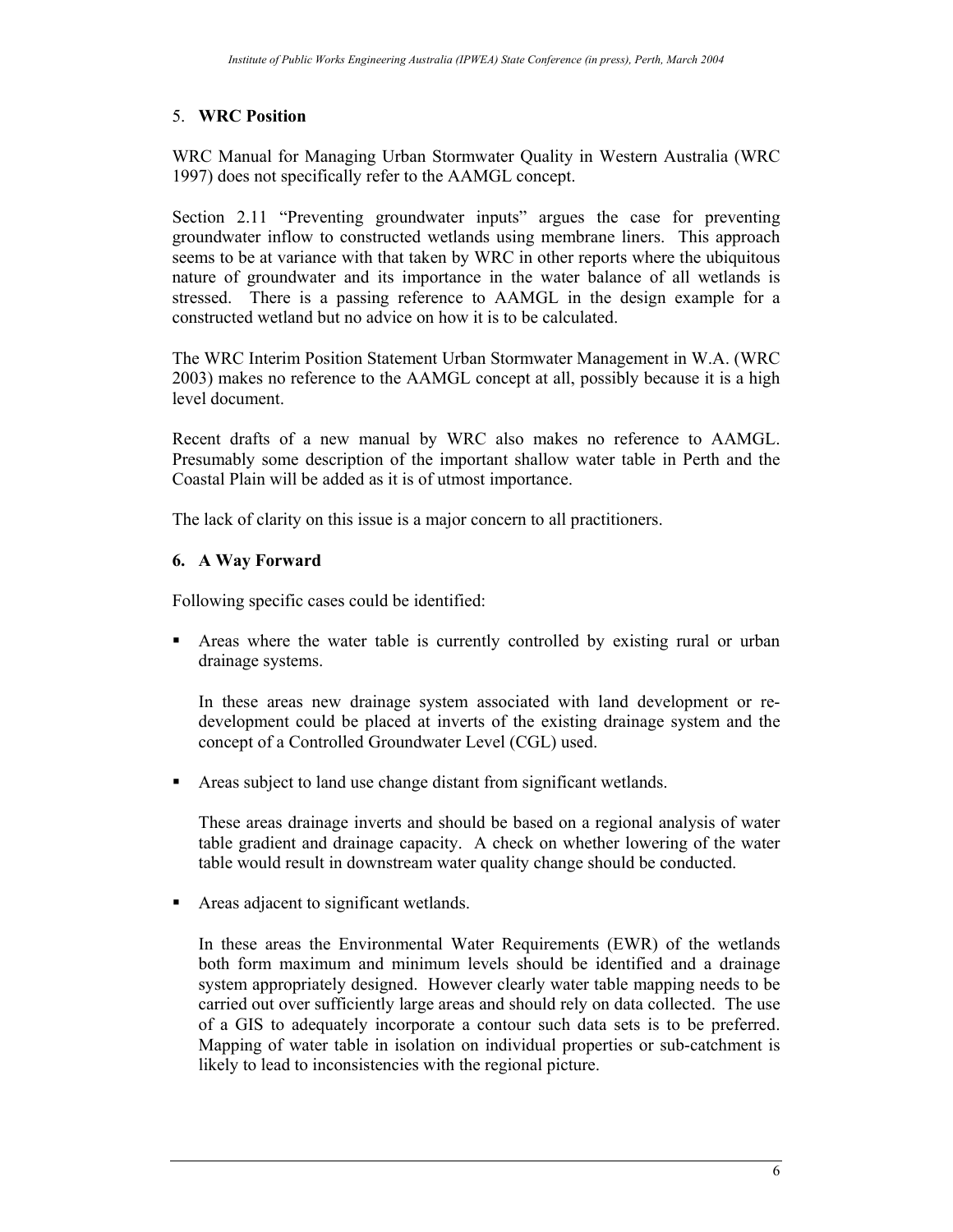## 7. **Conclusions**

The water table on the coastal plain varies spatially as well as temporarably. The latter is of particular significance as it affects the risk of inundation as well as affecting environmentally significant features such as wetlands.

It is widely accepted that urbanisation leads to a rise in water table and that in the south-west of WA the recent dry climate has generally prevented this rise from occurring.

It follows that the prognosis must be for a rising water table should the rainfall return to its earlier average.

The concept of AAMGL is ill defined and it is suggested that State Government through DoE should take responsibility for clarifying design requirements for local governments to work within.

# 8. **References**

Franks S.W. and Kuczera, G. (2002) – *Flood Frequency Analysis: Evidence and Implications of Secular Climate Variability, New South Wales*, Water Resources Research Vol. 38, No. 5.

Kiem, A.S., Franks S.W., Kuczera, G. (2002) – *Multidecadal Variability of Flood Risk.* Geophysical Research Letters, Vol. 29, No. 0.

Tyson, P.D. (1987) – *Climatic Change and Variability in Southern Africa*. Oxford University Press

Allen A.D. (1981) – *Groundwater Resources Swan Coastal Plain, near Perth, W.A. Proceedings of the Swan Coastal Plain Conference.* 

Water Authority Western Australia – *Perth Urban Water Balance Study 3 vols. May 1987.* 

Davidson W.A. (1995) *- Hydrogeology and Groundwater Resources in the Perth region Western Australia GSWA Bulletin 142.* 

Lerner D.N. (2002) – *Identifying and quantifying urban recharge: a review. IAH Hydrogeology Journal 10:143 Hyden 152.* 

Institution of Engineers Australia (2003) – *Guidelines for responding to the affects of climate variability and change in hydrology and water resources engineering.* Draft Position Paper prepared by the National Committee on Water Engineering. AJWR Vol. 7. No. 2. pp 115-158.

WRC (2003) – *Interim Position Statement Urban Stormwater Management in W.A.*  WRC (1997) – *A Manual for Managing Urban Stormwater Quality in Western Australia.*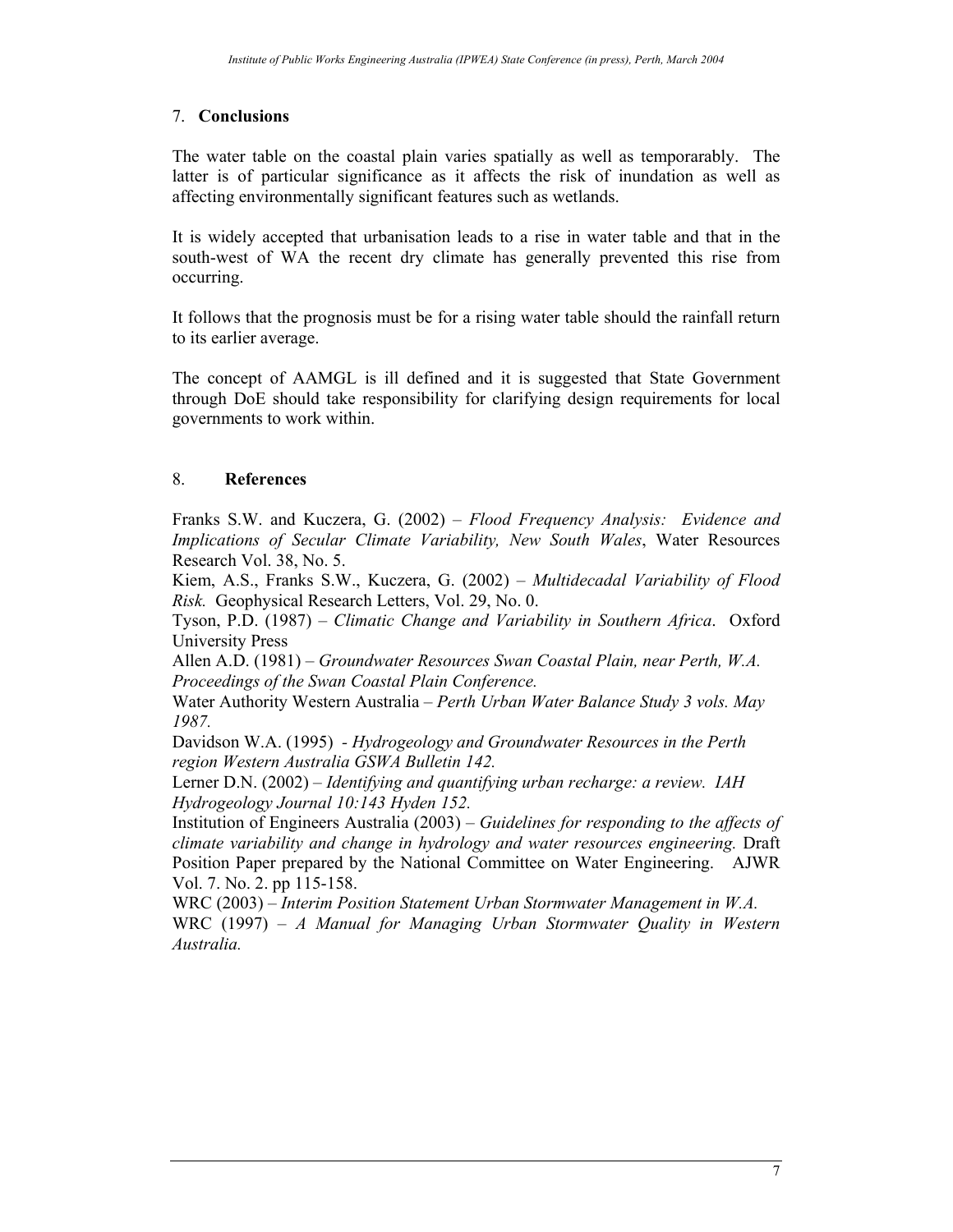



Figure 1: Perth Wetlands (reproduced WAWA, 1987) Figure 2: Water Table Contours (reproduced WAWA, 1987)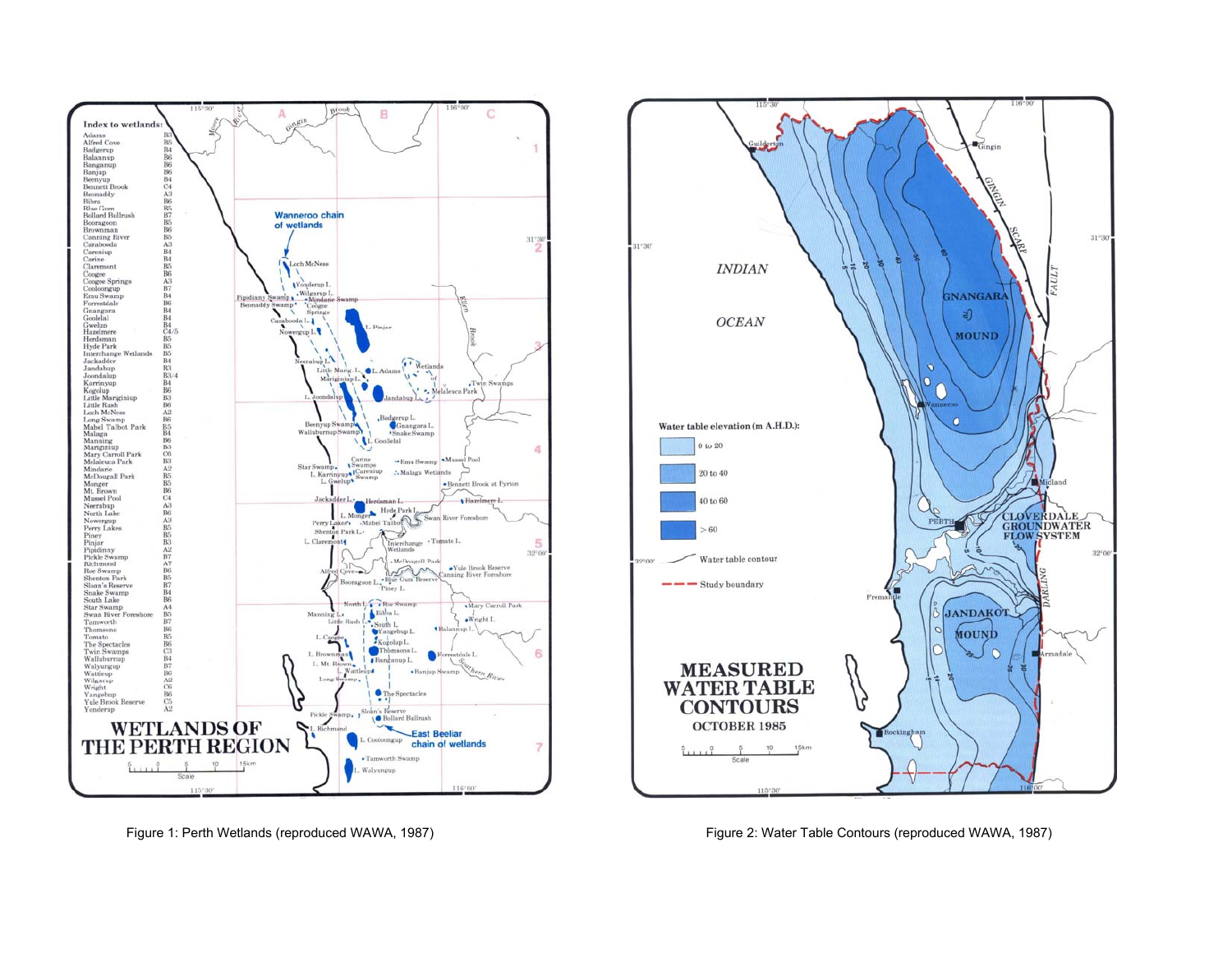



Figure 4: Recharge to Water Table (deep infiltration)<br>Figure 4: Recharge to Water Table (deep infiltration)<br>(reproduced from Hydrogeology Journal Vol 10, 2002)